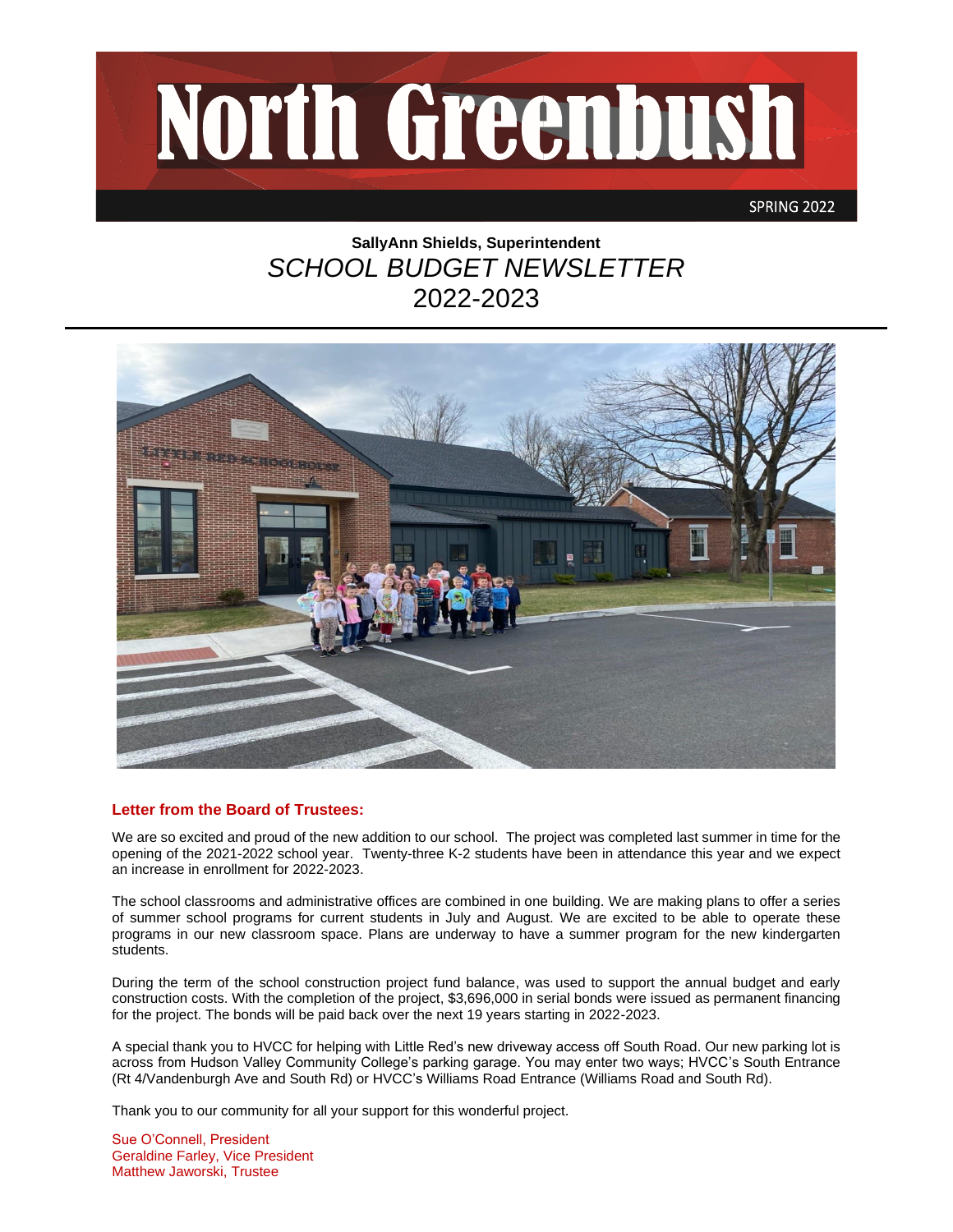| <b>Function or Account</b>           | <b>SBM</b><br>Code | <b>Total</b>   | <b>Admin</b> | <b>Program</b> | <b>Capital</b> |
|--------------------------------------|--------------------|----------------|--------------|----------------|----------------|
|                                      |                    |                |              |                |                |
| <b>Board of Education</b>            | 1099.00            | \$2,750        | \$2,750.00   |                |                |
| <b>Central Administration</b>        | 1299.00            | \$30,900.00    | \$30,900.00  |                |                |
| Finance                              | 1399.00            | \$166,500.00   | \$166,500.00 |                |                |
| <b>Legal Services</b>                | 1420.00            | \$6,000.00     | \$4,000.00   | \$2,000.00     |                |
| <b>Operation of Plant</b>            | 1620.00            | \$73,050.00    |              |                | \$73,050.00    |
| <b>Other Central Services</b>        | 1699.00            | \$7,000.00     | \$7,000.00   |                |                |
| <b>Maintenance of Plant</b>          | 1621.00            | \$1,500.00     |              |                | \$1,500.00     |
| <b>Refund of Taxes</b>               | 1964.40            | \$1,500.00     |              |                | \$1,500.00     |
| <b>Other Special Items</b>           | 1998.00            | \$18,812.00    | \$18,812.00  |                |                |
| Curriculum Dev. & Sup.               | 2010.00            | \$1,000.00     | \$1,000.00   |                |                |
| Research, Evaluation &<br>Plan       | 2060.00            | \$6,500.00     | \$6,500.00   |                |                |
| Instruction (Net of Sup)             | 2999.00            | \$1,616,902.00 |              | \$1,616,902.00 |                |
| <b>Other District Transportation</b> | 5510.00            | \$328,995.00   |              | \$328,995.00   |                |
| <b>Debt Service</b>                  | 9050.00            | \$329,465.00   |              |                | \$329,465.00   |
| <b>Employee Benefits</b>             | 9098.00            | \$158,558.00   | \$27,418.00  | \$121,540.00   | \$9,600.00     |
| <b>Totals:</b>                       |                    | \$2,749,432.00 | \$264,880.00 | \$2,069,437.00 | \$415,115.00   |

#### **Proposed 3 Part Budget**

#### **From the Superintendent:**

For the past several months, the administrative team and the Board of Education have been working on the 2022-2023 District Budget. We have worked diligently to establish a budget that meets the needs of our students and our taxpayers. Little Red School House is such a special place to learn and grow! We are so excited to be in our beautiful new building! The additional classroom space has afforded the opportunity to provide an array of wonderful teaching and learning opportunities for our teachers and our students.

I cannot be prouder of the work our district has done to provide the best possible education for our students throughout the pandemic. Our Little Red teachers have demonstrated flexibility, resilience, optimism, and the ability to turn adversity into opportunity. A huge "Thank You" to our teachers!

It has been so welcoming for me, daily, to have the opportunity to join in the classroom activities. I am truly amazed at the qualities our students portray. They are kind, compassionate and very inquisitive. Together with our Little Red teachers, we strive daily to make connections with our students to ensure they feel valued and safe.

Partnering with our families was most important this year as we faced the many challenges due to the COVID pandemic. We appreciate the support from our families in staying connected with the district and for the encouragement you provided to your child every day.

Our main goal this year was to provide quality in person instruction to our students. We are happy to report that, our COVID protocols have been effective which, in turn, have enabled our students and staff to be present daily in a very positive learning environment.

In closing, as a district we will continue to focus our efforts on providing a safe and secure learning environment to support our Little Red students in their academic and social success. On behalf of the North Greenbush Common School District, I thank our families and our community for your continuous support and encouragement.

As always, my sincere appreciation,

SallyAnn Shields, **Superintendent**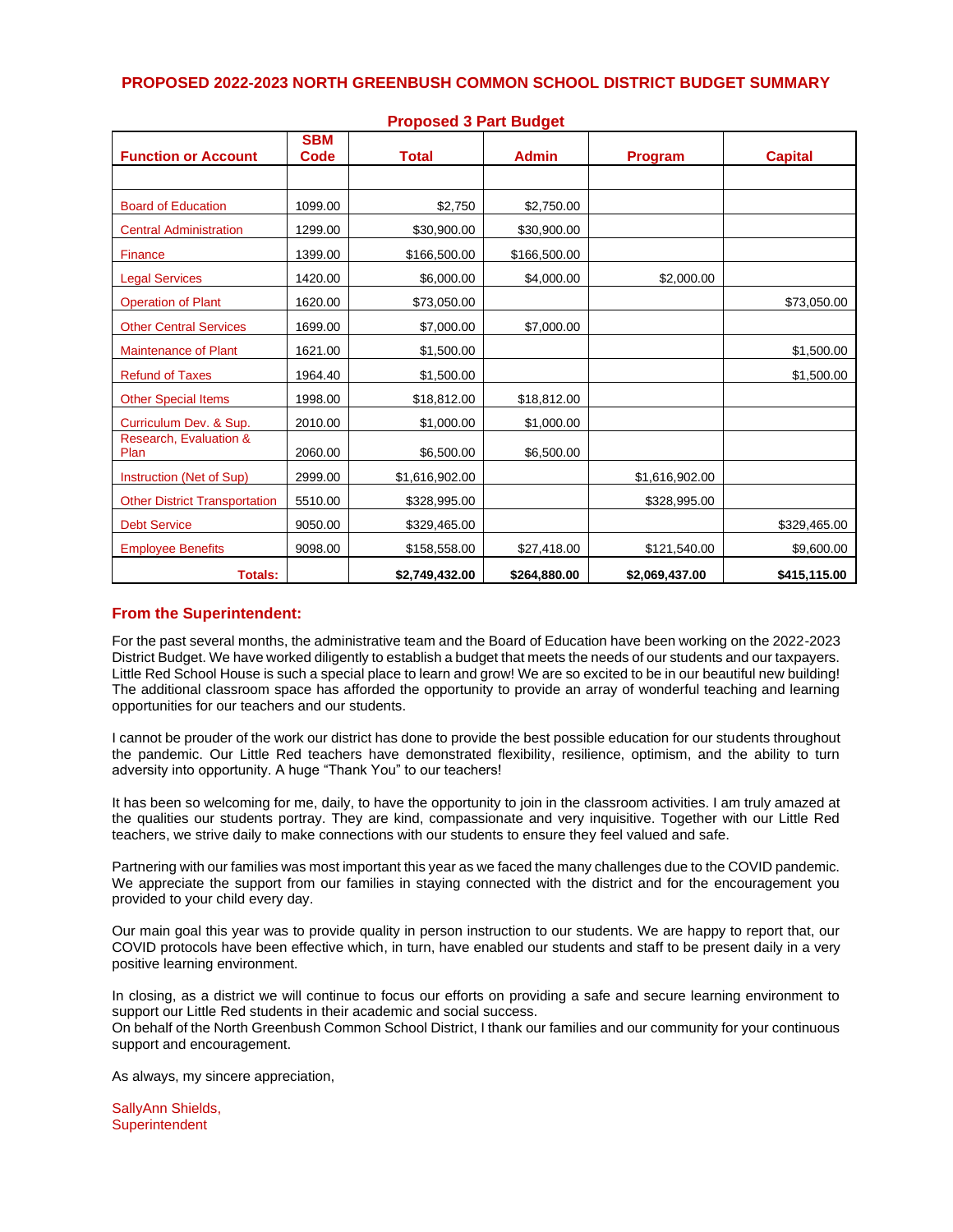#### **2022 2023 PROJECTED REVENUES**

| A1001                            | <b>Property Tax incl. STAR</b>        | \$2,024,355 |
|----------------------------------|---------------------------------------|-------------|
| A1089                            | <b>Payments in Lieu of Taxes</b>      | \$56,000    |
| A2280                            | <b>Health Serv/Spec Ed LSI</b>        | \$274,000   |
| A2410                            | <b>Interest</b>                       | \$3,250     |
| A2701                            | <b>Refunds</b>                        | \$4,250     |
| A2705                            | <b>Gifts/Donations</b>                | \$75        |
| A2801                            | <b>Indirect Costs</b>                 | \$16,428    |
| A3101                            | <b>BOCES Aid</b>                      | \$9,500     |
| A3260                            | <b>Textbook/Lottery Aid</b>           | \$7,500     |
| A3262                            | <b>Computer/Software Aid</b>          | \$5.500     |
| A3263                            | <b>Library AV Aid</b>                 | \$2,400     |
| A4108                            | <b>State/Federal Special Projects</b> | \$143.571   |
| A4289                            | <b>CPSE Reimbursement</b>             | \$3,500     |
| <b>Appropriated Fund Balance</b> | \$199,103                             |             |
|                                  | <b>TOTAL REVENUE</b>                  | \$2.749.432 |

**The school budget increase is 10.34% The tax levy limit (tax cap) is 23.94%**

**A school district's tax levy can be separated into two major components. #1 are taxes collected to support the general, daily operations of a school such as salary and benefits, maintenance and utilities as well as transportation. #2 are taxes collected to support capital expenditures such as the new serial bonds issued for the new school addition.** 



**Only taxes for #1 figure into the calculation of the tax levy limit #2 capital expenditures are excluded from the tax levy limit calculation because serial bonds are legal obligations which must be paid regardless of other revenue and expenditure considerations. For 22-23 over 20% of the tax levy increase is due the new debt service for the school addition.** 

## **Board of Trustees Candidate Matthew Jaworski, Board Trustee**

Hello fellow North Greenbush residents. My name is Matthew Jaworski, and I am running for re-election to the North Greenbush Common School District Board of Trustees. I have resided in North Greenbush for 23 years with my wife and two daughters. Little Red School House has provided my daughters with the strong educational foundation that is needed to help our children succeed. The small class size and unique teaching style is like no other. My position on educating our children is simple, by focusing on helping children reach their full potential in these formative years it will ensure their successes in the future. I support open communication between the parents of our children and the school administration as well as the ability to maintain low taxes and school choices for grades 3-12. I remain committed to finding ways to improve our district programs while remaining fiscally responsible. The addition of our new teaching spaces coupled with the return of 2nd grade has really made an impact on our community and staff. With your support, I hope to continue to serve the community as a member of this unique school board. Thank you.

#### Thank you, Matthew Jaworski

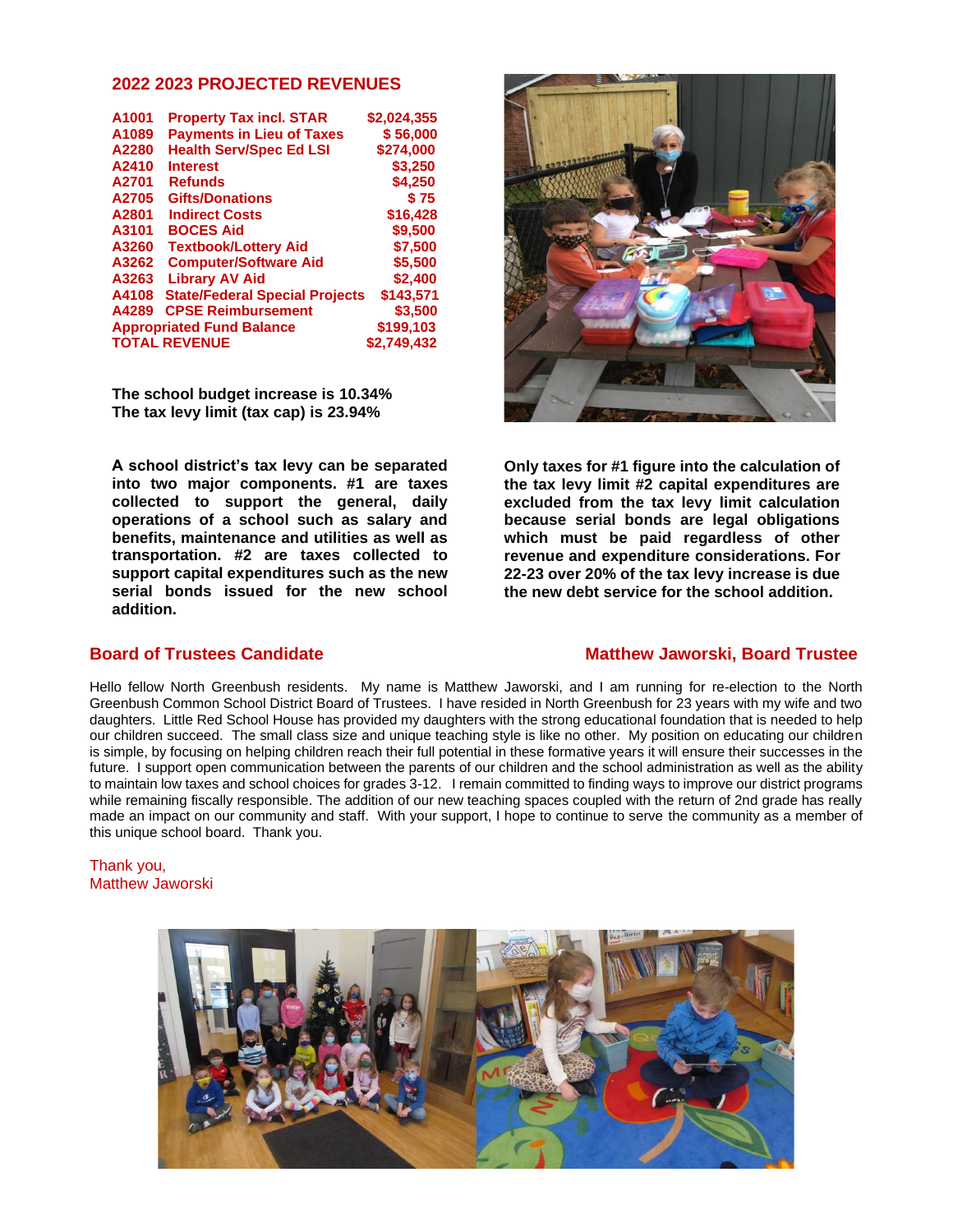### **School District Budget Notice**

| <b>Overall Budget Proposal</b>                                                                                                    | <b>Budget Adopted</b><br>for the 2021-22<br><b>School Year</b> | <b>Budget Proposed for</b><br>the 2022-23 School<br>Year | <b>Contingency Budget for</b><br>the 2022-23 School Year |
|-----------------------------------------------------------------------------------------------------------------------------------|----------------------------------------------------------------|----------------------------------------------------------|----------------------------------------------------------|
| Total Budgeted Amount, Not Including Separate Propositions                                                                        | \$2,478,300                                                    | \$2,749,432                                              | \$2,680,069                                              |
| Increase/Decrease for the 2022-23 School Year                                                                                     |                                                                | \$271,132                                                | \$201,769                                                |
| Percentage Increase/Decrease in Proposed Budget                                                                                   |                                                                | 10.94 %                                                  | 8.14%                                                    |
| Change in the Consumer Price Index                                                                                                |                                                                | 4.7%                                                     |                                                          |
| A. Proposed Levy to Support the Total Budgeted Amount                                                                             | \$1,633,314                                                    | \$2,024,355                                              |                                                          |
| B. Levy to Support Library Debt, if Applicable                                                                                    | \$<br>0                                                        | \$<br>0                                                  |                                                          |
| C. Levy for Non-Excludable Propositions, if Applicable **                                                                         | \$<br>0                                                        | \$<br>0                                                  |                                                          |
| D. Total Tax Cap Reserve Amount Used to Reduce Current Year Levy                                                                  | \$<br>$\Omega$                                                 | Ś.<br>$\Omega$                                           |                                                          |
| E. Total Proposed School Year Tax Levy $(A + B + C - D)$                                                                          | \$1,633,134                                                    | \$2,024,355                                              | \$1,633,134                                              |
| F. Total Permissible Exclusions                                                                                                   | \$<br>0                                                        | \$331,009                                                |                                                          |
| G. School Tax Levy Limit, Excluding Levy for Permissible Exclusions                                                               | \$1,633,314                                                    | \$1,693,346                                              |                                                          |
| H. Total Proposed School Year Tax Levy, Excluding Levy to Support Library Debt<br>and/or Permissible Exclusions $(E - B - F + D)$ | \$1,633,314                                                    | \$1,693,346                                              |                                                          |
| I. Difference: G - H (Negative Value Requires 60.0% Voter Approval -<br>See Note Below Regarding Separate Propositions) **        | \$<br>$\mathbf 0$                                              | \$<br>$\Omega$                                           |                                                          |
| <b>Administrative Component</b>                                                                                                   | \$188,035                                                      | 256,280<br>\$.                                           | \$<br>186,917                                            |
| Program Component                                                                                                                 | \$2,158,891                                                    | \$2,076,687                                              | \$<br>2,076,687                                          |
| Capital Component                                                                                                                 | \$131,374                                                      | \$416,465                                                | \$<br>416,465                                            |

\* Provide a statement of assumptions made in projecting a contingency budget for the 2022-23 school year, should the proposed budget be defeated pursuant to Section 2023 of the Education Law.

Should the 2022-2023 budget be defeated the administration component of the budget would be reduced to the same percentage the administration

component was in the 2021-2022 budget exclusive of any capital expense. Any equipment expenditures would be suspended.

| ** List Separate Propositions that are not included in the<br>Total Budgeted Amount: (Tax Levy associated with<br>educational or transportation services propositions are not | Description | Amount |
|-------------------------------------------------------------------------------------------------------------------------------------------------------------------------------|-------------|--------|
|                                                                                                                                                                               |             |        |
| eligible for exclusion and may affect voter approval<br>requirements)                                                                                                         |             |        |
|                                                                                                                                                                               |             |        |
|                                                                                                                                                                               |             |        |

| *NOTE TO SCHOOL DISTRICT BUSINESS OFFICIALS: Please submit an electronic version (Word or PDF) of this completed form to: | Under the Budget Proposed for |        |
|---------------------------------------------------------------------------------------------------------------------------|-------------------------------|--------|
| emscmgts@nysed.gov                                                                                                        | the 2022-23 School Year       |        |
| Estimated Basic STAR Exemption Savings <sup>1</sup>                                                                       |                               | 146.95 |

The annual budget vote for the fiscal year 2022-23 by the qualified voters of the \_North Greenbush Common\_\_ school district, \_Rensselaer County, New York, will be held at the Little Red School House in said district on Tuesday, May 17, 2022 between the hours of 2:30 pm and 8:30 pm, prevailing time in the Little Red School House, at which time the polls will be opened to vote by voting ballot or machine. **\*Districts should include information according to Executive Orders and as advised by legal counsel. \***

---------------------------------------------------------------------------------------------------------------------------------------------------------------------------------------------------------- 1. The basic school tax relief (STAR) exemption is authorized by section 425 of the Real Property Tax Law.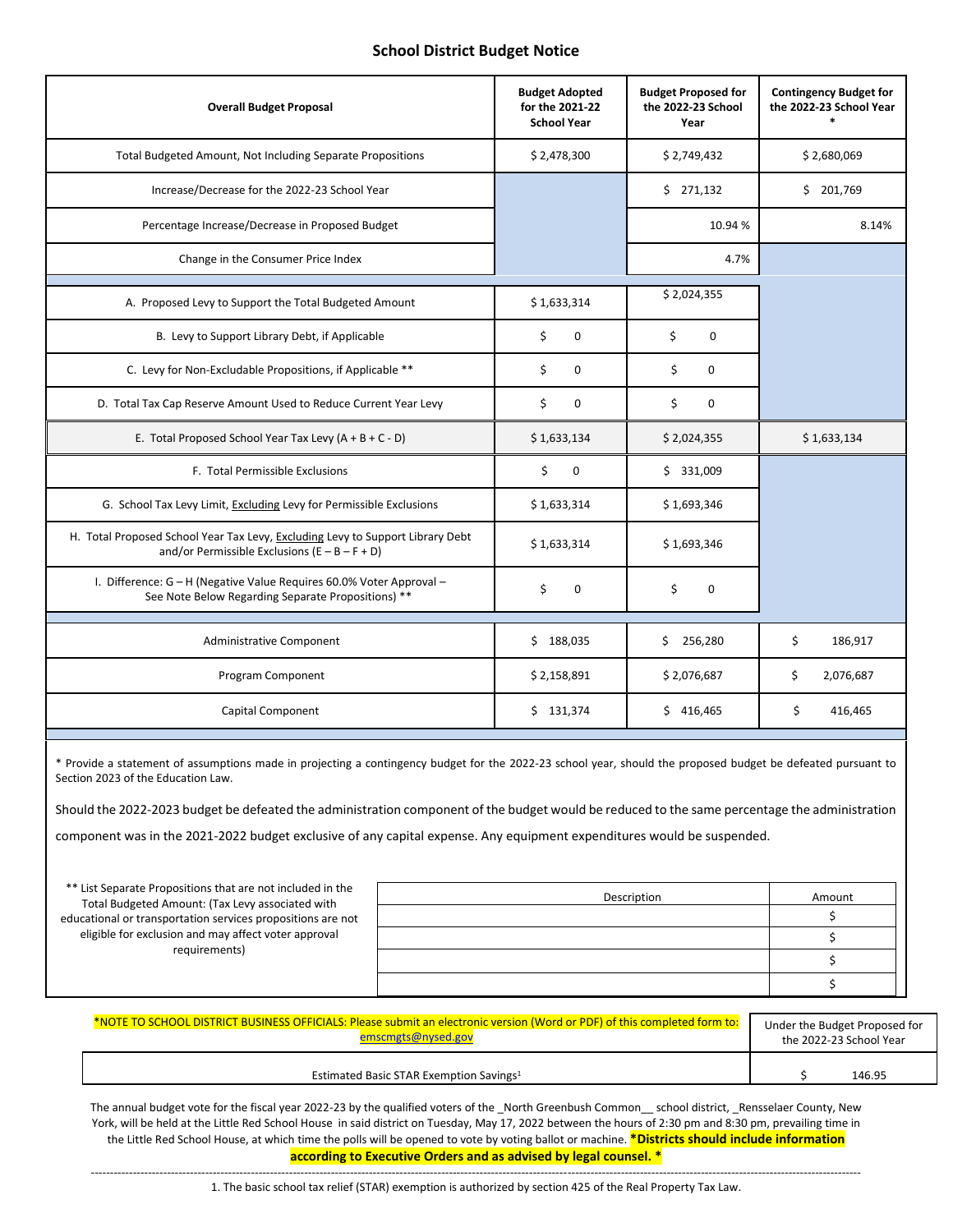#### **Qualifications for voters:**

- Must be a citizen of the United States
- Must be 18 years of age or older
- Must be a resident of the North Greenbush Common School District for at least 30 days prior to May 17, 2022

| <b>SAMPLE BALLOT:</b>                                                                                       |                   |                                                                                                                                                                                                                                                                                                  |  |
|-------------------------------------------------------------------------------------------------------------|-------------------|--------------------------------------------------------------------------------------------------------------------------------------------------------------------------------------------------------------------------------------------------------------------------------------------------|--|
| <b>Proposition #1: Budget Vote</b>                                                                          |                   |                                                                                                                                                                                                                                                                                                  |  |
|                                                                                                             | Yes a             | Shall the district be authorized to expend an amount not to exceed \$2,749,432 for the 2022-2023 school year to be raised by a levy of a tax<br>upon the taxable property within the district, after deducting the monies available from State Aid and other sources as provided by law?<br>No l |  |
| Member of the Board of Trustees: ONE Seat Open<br>Last Incumbent---<br>Three (3) Year Term Matthew Jaworski |                   |                                                                                                                                                                                                                                                                                                  |  |
| <b>ONE Seat Open:</b>                                                                                       | Matthew Jaworski: | Write-In Candidate:                                                                                                                                                                                                                                                                              |  |

#### **ABSENTEE BALLOTS:**

Qualified district resident voters who are unable to go to the polls on May 17, 2022, can cast their vote by absentee ballot. Applications for absentee ballots can be requested at the District Office 49 North Greenbush Rd., Troy, New York. The last day that the District Office can mail an absentee ballot to voters, who have submitted a completed absentee ballot application, is May 10, 2022. **Absentee Ballots must be received by 3:00pm May 17, 2022**

#### **QUESTIONS AND ANSWERS**

**Q:** How is the tax levy calculated?

**A**: The tax levy is the amount of dollars needed in order to balance the school district budget. By state law the tax levy increase is limited to an amount called a tax cap.

**Q:** How is the NYS Tax Cap Calculated?

**A:** The school tax cap is a formulated calculation based on a number of factors such as prior year's levy, allowable levy growth factor of 2% or rate of inflation (whichever is lower), tax base growth factor, pilots and if any specific exclusions such as bonded debt service. Please refer to chart below to see the history of tax cap calculations are that we have been including in these newsletters.

**Q:** What is the difference between the tax levy and the tax rate?

**A**: The **tax levy** is the amount of dollars needed in order to balance the budget. The **tax rate** is used to determine how much any specific piece of property (residential, commercial or industrial) contributes to the overall tax levy. It is calculated by using the amount of the taxes that need to be levied divided by the total amount of the taxable assessed residential and commercial property in the school district.

**Q**: Will the annual budget and tax levy increase as much in future years as it is in 2022-2023?

**A**: NO. For 2022-2023 it is necessary for the school district to absorb the increased cost of operating a larger building (increased maintenance, utilities, and the return of grade 2 to the building). 2022-2023 is also the first year of scheduled debt service payments on the new serial bonds. Now that the operating and debt service costs have been absorbed into the 2022- 2023 budget the impact on the 2023-2024 budget will be greatly reduced. Any community member who would like more detailed budget information or would like to discuss the budget with district administration are encouraged to call the district office at 518-283-6748.

| <b>School</b><br>Year | <b>Tax Cap</b><br><b>Allowed</b> | <b>Actual Levy</b><br>Incr. | <b>Tax Rate</b> |
|-----------------------|----------------------------------|-----------------------------|-----------------|
| 2013-2014             | 4.77%                            | 4.77%                       | 29.07           |
| 2014-2015             | 3.82%                            | $0\%$                       | 27.47           |
| 2015-2016             | 3.69%                            | (-15%)                      | 22.83           |
| 2016-2017             | 1.84%                            | $0\%$                       | 22.47           |
| 2017-2018             | 3.59%                            | $(-3%)$                     | 21.72           |
| 2018-2019             | 3.93%                            | $0\%$                       | 21.37           |
| 2019-2020             | 4.93%                            | 4.93%                       | 21.60           |
| 2020-2021             | 6.65%                            | 6.65%                       | 22.42           |
| 2021-2022             | 4.00%                            | 4.00%                       | 22.50           |
| 2022-2023             | 23.94%                           | 23.94%                      | 25.75 est       |